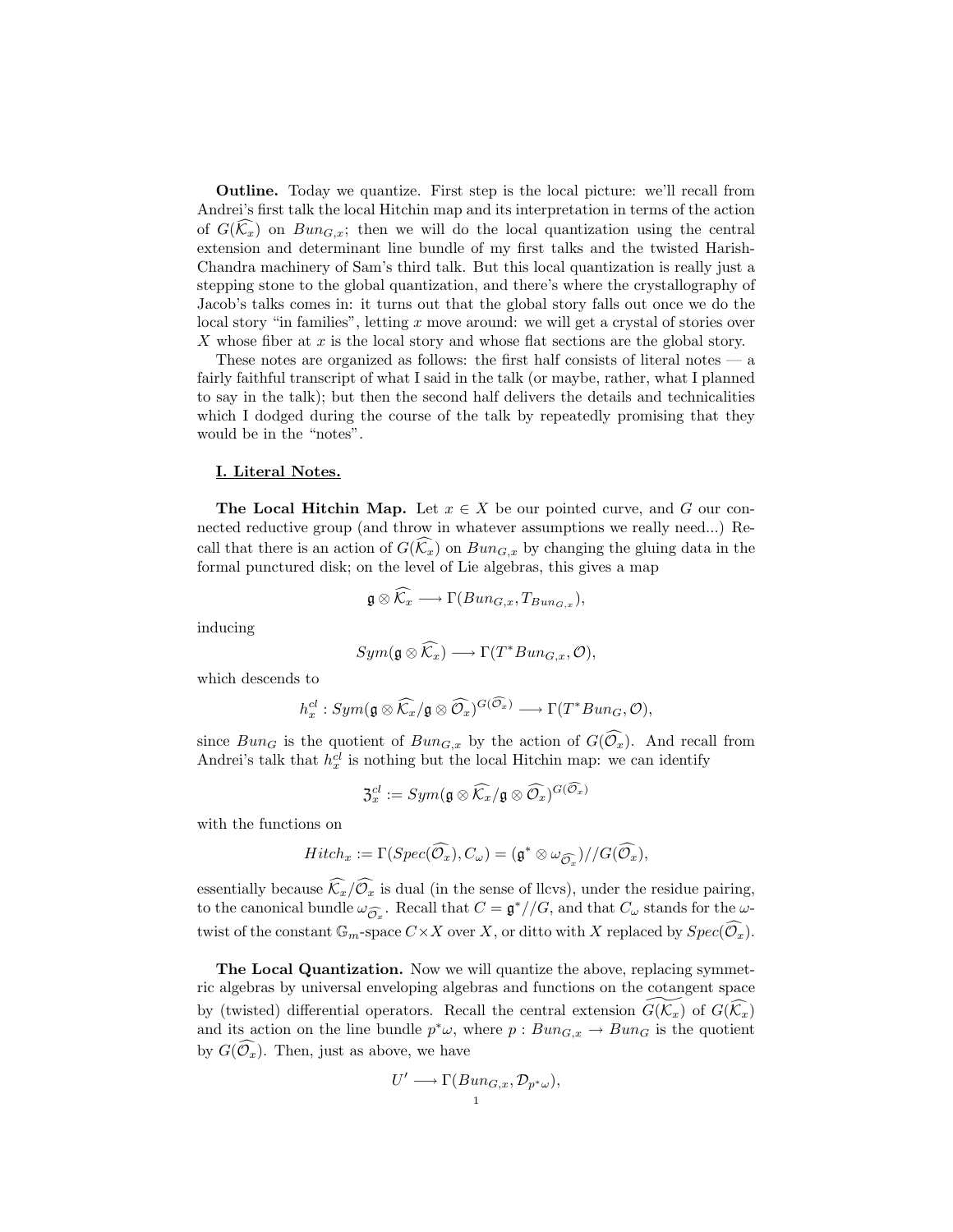where U' is the quotient of the universal enveloping algebra of  $\widetilde{\mathfrak{g}\otimes\mathcal{K}_x}$  by setting the central C to equal the scalars C, and  $\mathcal{D}_{p^*\omega}$  stands for differential operators acting on the line bundle  $p^*\omega$ . And again, just as above, this induces

$$
(U'/(U'\cdot \mathfrak{g}\otimes \widehat{\mathcal{O}_x}))^{G(\widehat{\mathcal{O}_x})}\longrightarrow \Gamma(Bun_G,\mathcal{D}_\omega)
$$

Now, both sides here are filtered, the LHS by PBW and the RHS by order of the differential operator, and the map respects the filtration. This gives a quantization of  $h_x^{cl}$  in the sense that the induced map on associated gradeds embeds into  $h_x^{cl}$ ; but unfortunately there is a pretty big kink in the LHS making this quantization uninteresting: that natural embedding

$$
gr\left((U'/(U'\cdot \mathfrak{g}\otimes \widehat{\mathcal{O}_x}))^{G(\widehat{\mathcal{O}_x})}\right) \hookrightarrow \left(gr(U'/(U'\cdot \mathfrak{g}\otimes \widehat{\mathcal{O}_x}))\right)^{G(\mathcal{O}_x)} = \mathfrak{Z}_x^{cl},
$$

is far from an isomorphism: the LHS is one-dimensional. To fix this we need to twist: instead of requiring a central  $t \in \mathbb{C}$  to act as the scaclar t, we make it act by  $-\frac{1}{2}t$ , and instead of differential operators on  $\omega$ , we need to consider differential operators on  $\omega^{-1/2}$ , which makes formal sense since we can twist the ring of differential operators on a line bundle by arbitrary scalars.

If we make this change, then a theorem of Feigin and Fenkel, whose proof we're postponing till the spring, shows that the above embedding is actually an isomorphism:

**Theorem.** Let  $\mathfrak{Z}_x = (U'/(U' \cdot \mathfrak{g} \otimes \widehat{O_x}))^{G(O_x)}$ , where here now U' stands for the quotient of the universal enveloping algebra of  $\widetilde{\mathfrak{g}\otimes\mathcal{K}}_x$  by setting the central  $\mathbb C$  to equal  $-1/2$  of the scalars  $\mathbb{C}$ . Then the natural map

$$
gr(\mathfrak{Z}_x)\hookrightarrow \mathfrak{Z}_x^{cl}
$$

is an isomorphism, and hence the above-constructed map

$$
h_x: \mathfrak{Z}_x \to \Gamma(Bun_G, \mathcal{D}_{\omega^{-1/2}})
$$

quantizes the local Hitchin map in the fullest sense: we have  $gr(h_x) = h_x^{cl}$ . (The fact that  $gr(\Gamma(Bun_G, \mathcal{D}_{\omega^{-1/2}}) \hookrightarrow \Gamma(T^*Bun_G, \mathcal{O})$  is an isomorphism, while not automatic, follows from the Feigin-Fenkel claim and the fact that  $h_x^{cl}$  is surjective on components of  $Bun_G$ .

**In-Families.** Now we let  $x \in X$  move in families. Let's start with the classical picture, i.e. the Hitchin fibration. We can make the definition of  $Hitch_x$  work in families, and in fact we already have: it is simply  $Jets(C_{\omega})$ , the jet construction applied to the X-scheme  $C_{\omega}$ . This is a crystal of affine schemes over X whose fiber at x is  $Hitch_x$  and whose flat sections are the global  $Hitch = \Gamma(X, C_{\omega})$ , by the adjointness property of the jet construction. Then we can define

$$
\mathfrak{Z}^{cl}=\mathcal{O}(Jets(C_\omega));
$$

it is a crystal of (trivial) poisson algebras over  $X$ , and the Hitchin map can be interpreted as a map of such

$$
h^{cl}: \mathfrak{Z}^{cl} \longrightarrow \Gamma(T^*Bun_G, \mathcal{O}) \otimes \mathcal{O}(X),
$$

the RHS being a constant crystal of poisson algebras. Again, this recovers the local Hitchin map as the fiber at any  $x \in X$  and the global Hitchin map as flat sections.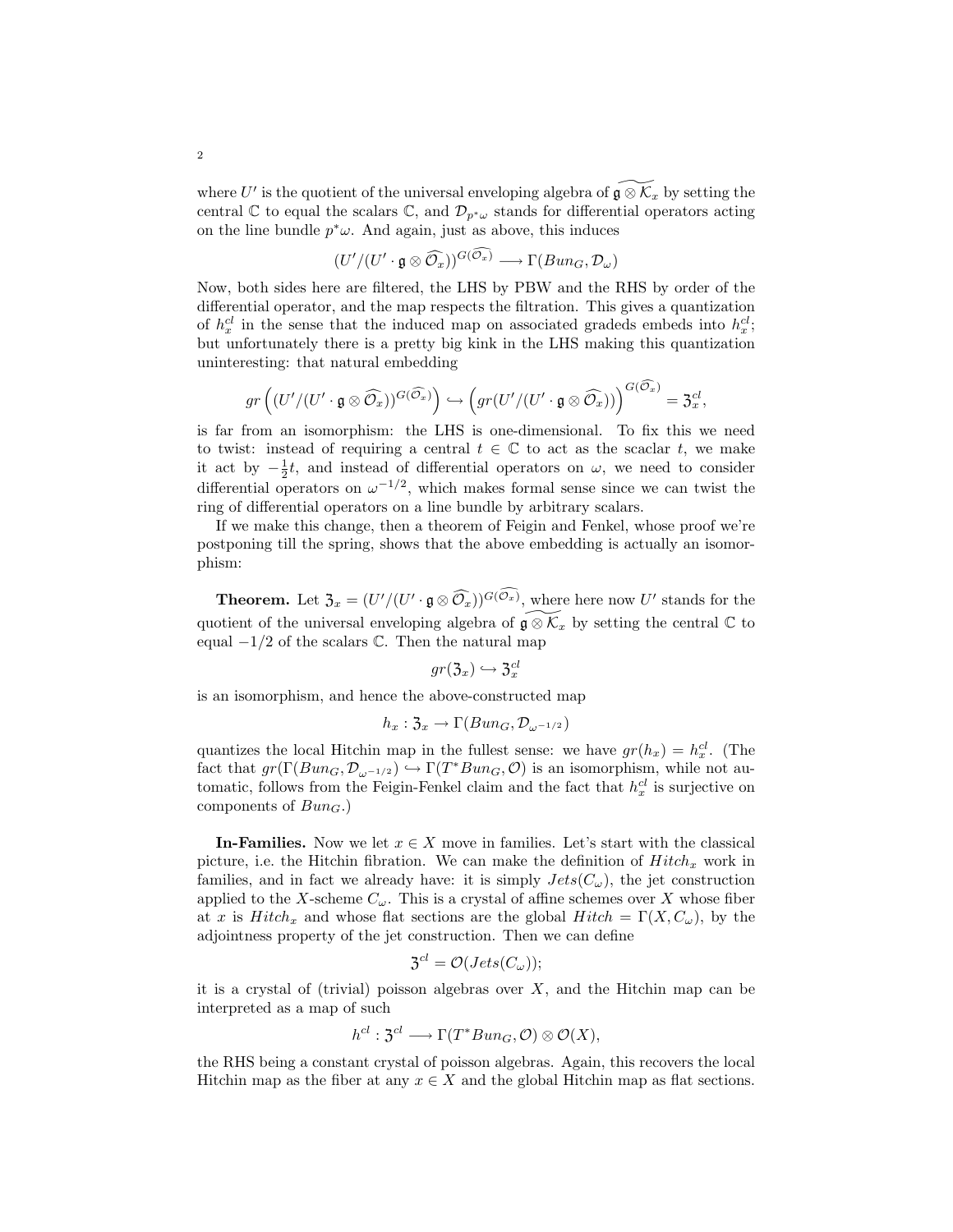Now we will quantize  $h^{cl}$  by simply redoing the local quantization in families. This requires defining the central extension of  $G(\widehat{k_x})$  in families, that is, defining a canonical  $\mathbb{G}_m$ -extension  $\widetilde{L}_G$  of the loop group  $L_G \to X$  introduced in Jacob's talk. For this one proceeds as in my first talk; what's required is to make sense of the notion of a family of llcvs over an arbitrary scheme, and redo the determinant construction in this generality. See the notes for the details. But once this is done, we get an action of  $\overline{L_G}$  on the line bundle  $p^*\omega$ , where  $p : Bun_{G,\underline{x}} \to Bun_G \times X$ is the forgetful map from the in-families version of  $Bun_{G,x}$  to the constant scheme  $Bun_G$  over X.

Then we can run the Harish-Chandra formalism as above, and the result is that we have a filtered associative algebra  $\mathfrak{Z}$  over X whose fiber at x is the  $\mathfrak{Z}_x$  from above, and a map of filtered associative algebras over X

$$
h: \mathfrak{Z} \longrightarrow \Gamma(Bun_{G}, \mathcal{D}_{\omega^{-1/2}}) \otimes \mathcal{O}(X).
$$

But moreover, since these constructions only depended on the formal neighborhood of any X-points, the above is actually canonically a map of filtered crystals of associative algebras (on the right constant once again); and we claim that this quantizes the above map  $h^{cl}$  of crystals of Poisson algebras. For this we just need that the map  $gr(\mathfrak{Z}) \to \mathfrak{Z}^{cl}$  is an isomorphism; but this is actually something we can check on closed points, so it follows from the above Feigin-Fenkel theorem.

Global Quantization. Since the global Hitchin map was obtained from  $h^{cl}$ :  $\mathfrak{Z}^{cl} \to \Gamma(T^*Bun_G, \mathcal{O}) \otimes \mathcal{O}(X)$  by taking flat sections, to get its quantization we ought to take flat sections of  $h : \mathfrak{Z} \to \Gamma(Bun_G, \mathcal{D}_{\omega^{-1/2}}) \otimes \mathcal{O}(X)$ . But for this to make sense we need for 3 and  $\Gamma(Bun_G, \mathcal{D}_{\omega^{-1/2}})$  to be commutative. Fortunately, this is true; we will argue for it following BD.

First of all, it will suffice to see that  $\mathfrak{Z}_x$  is commutative for every C-point  $x \in X$ ; indeed, we can argue that this implies that  $\mathfrak{Z}$  is commutative, but moreover, since the local Hitchin map is surjective components of  $Bun<sub>G</sub>$ , so is its quantized version, and therefore the commutativity of  $\Gamma(Bun_G, \mathcal{D}_{\omega^{-1/2}})$  follows from the commutativity of  $\mathfrak{Z}_x$  for any  $x \in X$ .

Now, somewhat perversely, to prove this local fact we use the global map  $h: \mathfrak{Z} \to$  $\Gamma(T^*Bun_G, \mathcal{D}_{\omega^{-1/2}}) \otimes \mathcal{O}(X)$ : as a first step, we claim that the map  $[h_x(-), h_x(-)]$ :  $\mathfrak{Z}_x \otimes \mathfrak{Z}_x \to \Gamma(T^*Bun_G, \mathcal{D}_{\omega^{-1/2}})$  is trivial, and for this we note that the existence of the global map implies that the set of  $y \in X$  for which the map  $[h_x(-), h_y(-)]$ is trivial is closed; therefore it will suffice to show that if  $x \neq y$  then  $[h_x, h_y] = 0$ . This can be proved as follows: there is a scheme  $Bun_{G,x,y}$  parametrizing G-bundles on X with formal trivialization at x and y, and a forgetful map  $Bun_G$ , which is just a quotient by  $G(\widehat{\mathcal{O}_x}) \times G(\widehat{\mathcal{O}_y})$ , and we can rerun the local quantization in this situation to get a map  $\mathfrak{Z}_x \otimes \mathfrak{Z}_y \to \Gamma(T^*Bun_G, \mathcal{D}_{\omega^{-1/2}})$  restricting to  $h_x$  and  $h_y$  on the factors; and this implies that the images commute, as desired.

So, by that first step we have that if  $a \in \mathfrak{Z}_x$  is a commutator, then  $h_x(a) = 0$ . Now,  $h_x$  is not injective, but it does have a slightly weaker property: if we let d denote the degree of a, then we necessarily have  $a = 0$  from  $h_x(a) = 0$  provided that the natural map  $H^0(X; \omega_X) \to \omega_{\widehat{\mathcal{O}}_x}/\mathfrak{m}_x^d \omega_{\widehat{\mathcal{O}}_x}$  is surjective. Indeed, we can view the symbol  $\sigma a$  of a as a function on  $\mathfrak{g}^* \otimes (\omega_{\widehat{\mathcal{O}}_x} / \mathfrak{m}_x^d \omega_{\widehat{\mathcal{O}}_x})$ , and the fact that  $h_x^{cl}(\sigma a) = 0$ implies that a vanishes on the image of  $H^0(X; \mathfrak{g}^* \otimes \omega_X) \to \mathfrak{g}^* \otimes (\omega_{\widehat{\mathcal{O}}_x}/\mathfrak{m}_x^d \omega_{\widehat{\mathcal{O}}_x}).$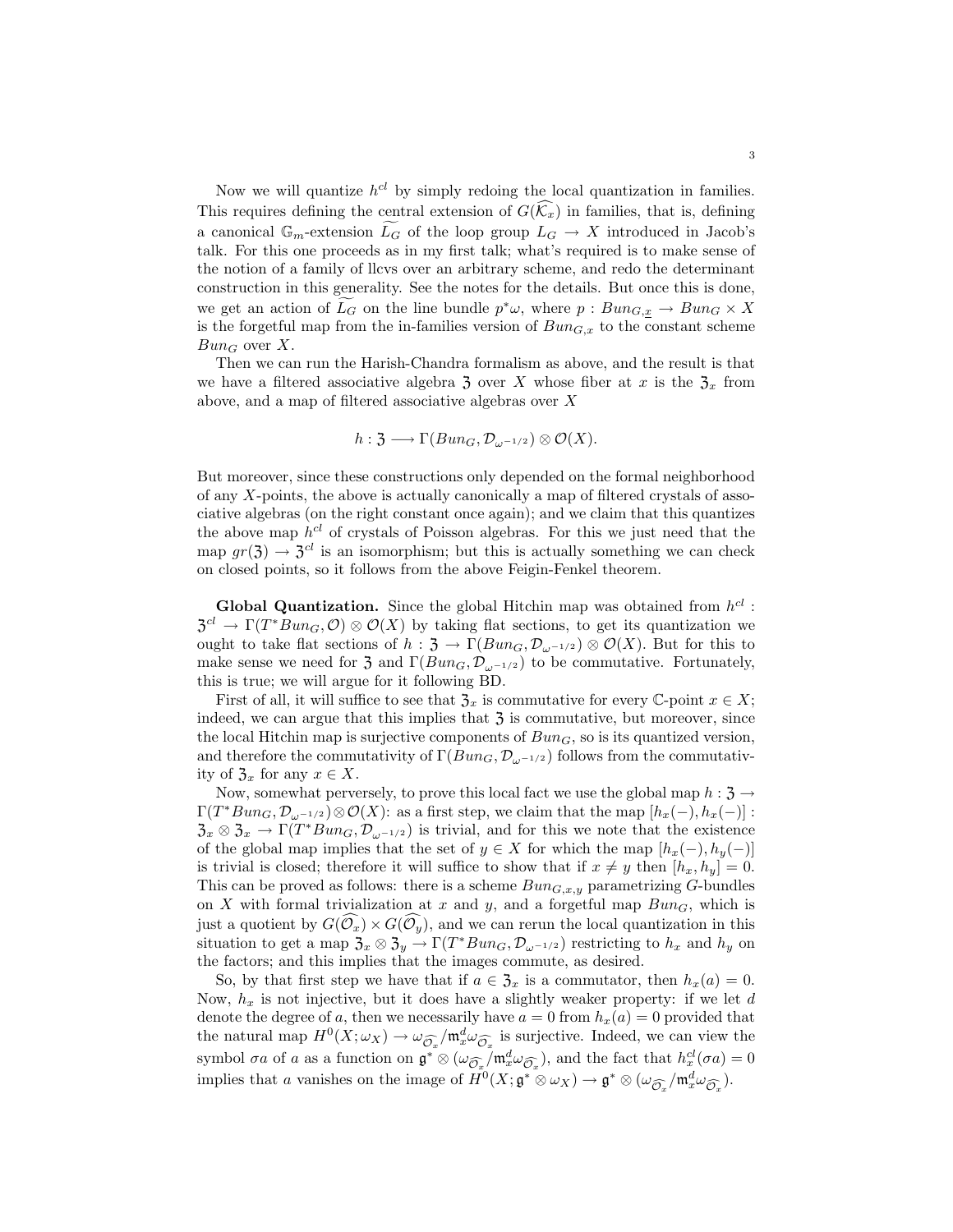Of course, this surjectivity condition won't always be satisfied, but we can nonetheless finish the proof by the following feint: since the formal neighborhoods of any points on any curves are isomorphic and  $\mathfrak{Z}_x$  depends only on this formal neighborhood, we are free to replace  $x \in X$  by any pointed curve we like, in particular one for which the condition holds, and we conclude as desired. Thus  $\mathfrak{Z}_x$  is commutative, and hence so are both 3 and  $\Gamma(Bun_G, \mathcal{D}_{\omega^{-1/2}})$ , as explained above.

Thus h is actually a map of filtered crystals of commutative algebras, and we can take flat sections (I mean conformal blocks, what would be flat sections on Spec), getting

$$
\Gamma_{flat}(h): \Gamma_{flat}(\mathfrak{Z}) \longrightarrow \Gamma(Bun_G, \mathcal{D}_{\omega^{-1/2}}).
$$

Now, recall that if A is a crystal of commutative algebras, the unit map  $\mathcal{A} \rightarrow$  $\Gamma_{flat}(\mathcal{A}) \otimes \mathcal{O}(X)$  is surjective (geometrically, a section being flat is a closed condition); therefore, given a filtration on A we get an induced one on  $\Gamma_{flat}(\mathcal{A}) \otimes \mathcal{O}(X);$ but since a subcrystal of a constant crystal is constant, this is equivalent to having a filtration on  $\Gamma_{flat}(\mathcal{A})$  itself. Moreover we have a canonical surjection

$$
\Gamma_{flat}(gr(\mathcal{A})) \twoheadrightarrow gr(\Gamma_{flat}(\mathcal{A}))
$$

by taking  $\Gamma_{flat} \circ gr$  of the above unit map; thus, to prove that  $\Gamma_{flat}(h)$  is a global quantization, we just need to show that this surjection is also an injection for  $A = 3$ . But this is simple: in that case, the map h itself shows that the surjection  $\Gamma_{flat}(gr(3)) \rightarrow gr(\Gamma_{flat}(3))$  is a factoring of the classical global Hitchin map  $\Gamma_{flat}(gr(3)) \to \Gamma(T^*Bun_G, \mathcal{O}),$  which we already know to be injective.

So we've done what we promised:  $h$  is a map of filtered crystals of commutative algebras whose  $gr$  is  $h^{cl}$ ; moreover this story gives a quantization of the local Hitchin map on fibers and of the global Hitchin map on flat sections.

## II. Details and Technicalities.

Let X be a smooth, proper, connected curve over an algebraically closed field  $k$ of characteristic zero, and  $G$  a connected reductive group over  $k$ .

Let S denote the category of sheaves of groupoids on  $Aff_k$  in the etale topology. Recall the following fact:

**Lemma 1.** If  $A \in Aff_k$  with largest reduced quotient  $A^{red}$ , then the functor  $B \mapsto$  $B \otimes_A A^{red} = B^{red}$  establishes an equivalence between the etale site over A and the etale site over Ared .

This implies in particular that the deRham space  $X^{dR}$  from Jacob's talk lies in  $S$ . Recall also the map  $\pi: X \to X^{dR}$  and the functors  $\pi^*: S/X^{dR} \to S/X$  (underlying space) and  $\pi_* : \mathcal{S}/X \to \mathcal{S}/X^{dR}$  (jet construction), as well as the map  $p: X^{dR} \to *$ and the functors  $p^*$ :  $S \to S/X^{dR}$  (constant crystal) and  $p_*$ :  $S/X^{dR} \to S$  (flat sections).

**Level Structures.** First step: define  $Bun_{G,x}$  in families (over X).

**Definition 1.** Let  $Bun_{G, lvl}$  denote the pullback

$$
Bun_{G,!v} \longrightarrow p^*Bun_G
$$
  
\n
$$
\downarrow \qquad \qquad \downarrow
$$
  
\n
$$
\pi_*X \longrightarrow \pi_*(BG \times X),
$$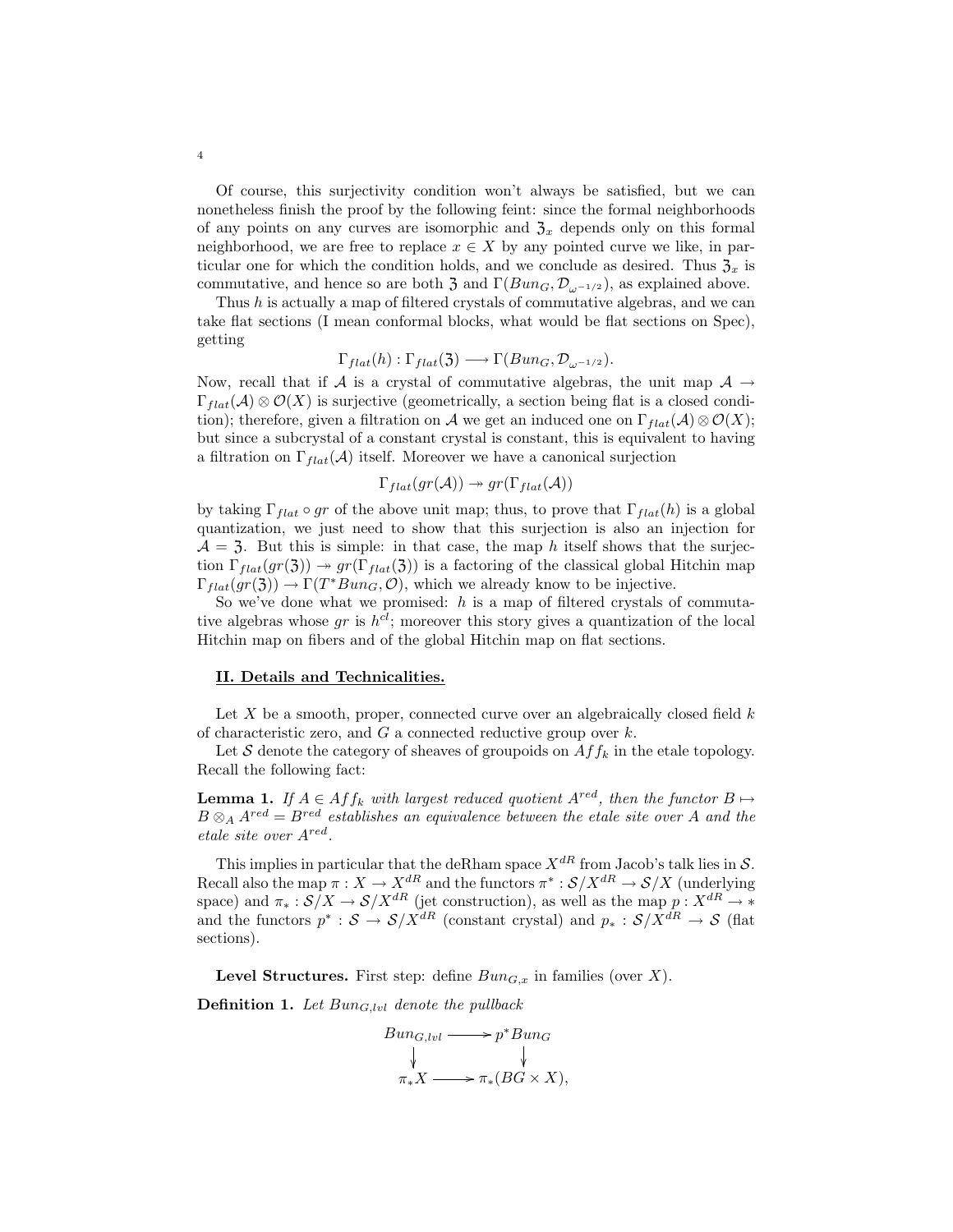and let  $G_{\text{tot}} = \pi_*(G \times X)$ ; here we consider everything as living in  $S/X^{dR}$ .

Theorem 1. We have:

(1) There is an action of  $G_{lvl}$  on  $Bun_{G, lvl} \to p^*Bun_G$  making it a  $G_{lvl}$ -torsor; (2)  $G_{\text{lvl}}$  and  $Bun_{G, \text{lvl}}$  are both relative schemes over  $X^{dR}$ .

*Proof.* For (1), it suffices to show the same for the bottom map  $\pi_* X \to \pi_*(BG \times X)$ of the diagram defining  $Bun_{G, lvl}$ . There the action comes by functoriality from the action of G on  $pt \rightarrow BG$ , and to show the torsor claim it suffices to show that  $\pi_*$  preserves torsors. This follows formally from the fact that  $\pi_*$  commutes with taking B of a group sheaf, which is a consequence of the fact that  $\pi_*$  (of presheaves) commutes with sheafification, which comes from Lemma 1.

For  $(2)$ , the fact that  $G_{lvl}$  is schematic follows from Jacob's lecture: he showed that  $\pi_*$  sends schemes to schemes from X being smooth. For  $Bun_{G, lvl}$ , we first reduce to  $G = GL_r$ : represent G as a closed subgroup of some  $GL_r$ , say  $G \to GL_r$ . Then in the commutative diagram

$$
Bun_{G,!vl} \longrightarrow Bun_{r,!vl}
$$
  
\n
$$
\downarrow \qquad \qquad \downarrow
$$
  
\n
$$
p^*Bun_G \longrightarrow p^*Bun_r,
$$

we have by (1) that the left map is schematic and the right map is separated; furthermore the bottom map is schematic since  $Bun_G \to Bun_r$  is schematic (as we showed in the course proving representability of  $Bun<sub>G</sub>$ ), and it then follows that the top horizontal map is schematic as well, allowing for the reduction.

To handle  $Bun_{r, lvl}$ , note first that by Jacob's talk it is sufficient to establish schematicity of  $\pi^*Bun_{r, lvl} \to X$ , or just of  $\pi^*Bun_{r, lvl}$ . We will do this as in Nir's talk, using the map  $f : \pi^* Bun_{r,lvl} \to Bun_r \times X$ . Here are the steps:

- (1) Define the system  $\ldots \rightarrow Bun_{r,lvl_2} \rightarrow Bun_{r,lvl_1} \rightarrow Bun_{r,lvl_0}$  with inverse limit  $\pi^*Bun_{r, lvl}$ , affine transition maps, and compatible maps  $f_n$ :  $Bun_{r, lvl_n} \to Bun_r \times X$  for all n, each inducing f (we will actually do this for any  $G$ ;
- (2) Define the suitable open cover  $U_{m,m'}$  of  $Bun_r \times X$  with the property that for every  $m, m'$  we can argue that  $f_N^*(U_{m,m'}) \subseteq Bun_{r, lvl_N}$  is a scheme for some N.

These two steps will finish the job: they give that for every  $m$  and  $m'$  the functor  $f^*(U_{m,m'})$  is a scheme, and moreover these guys cover  $\pi^*Bun_{r, lvl}$ .

For (1), we note that the definition of  $Bun_{G, lvl}$ , upon applying  $\pi^*$ , gives the pullback square

$$
\pi^*Bun_{G,!v} \longrightarrow Bun_G \times X
$$
  
\n
$$
\downarrow \qquad \qquad \downarrow
$$
  
\n
$$
X \longrightarrow J(BG \times X),
$$

Now, in Jacob's talk, we learned that  $J(BG \times X)$  is the inverse limit of functors  $J^{(n)}(BG \times X)$ , where

$$
J^{(n)}(Y) = \pi_{2*}^{(n)} \pi_1^{(n)*}(Y),
$$

denoting by  $X^{(n)}$  the  $n<sup>th</sup>$  infinitesimal neighborhood of the diagonal of X and by  $\pi_1^{(n)}, \pi_2^{(n)}: X^{(n)} \to X$  the two projections. To unravel a bit, just as in the proof of